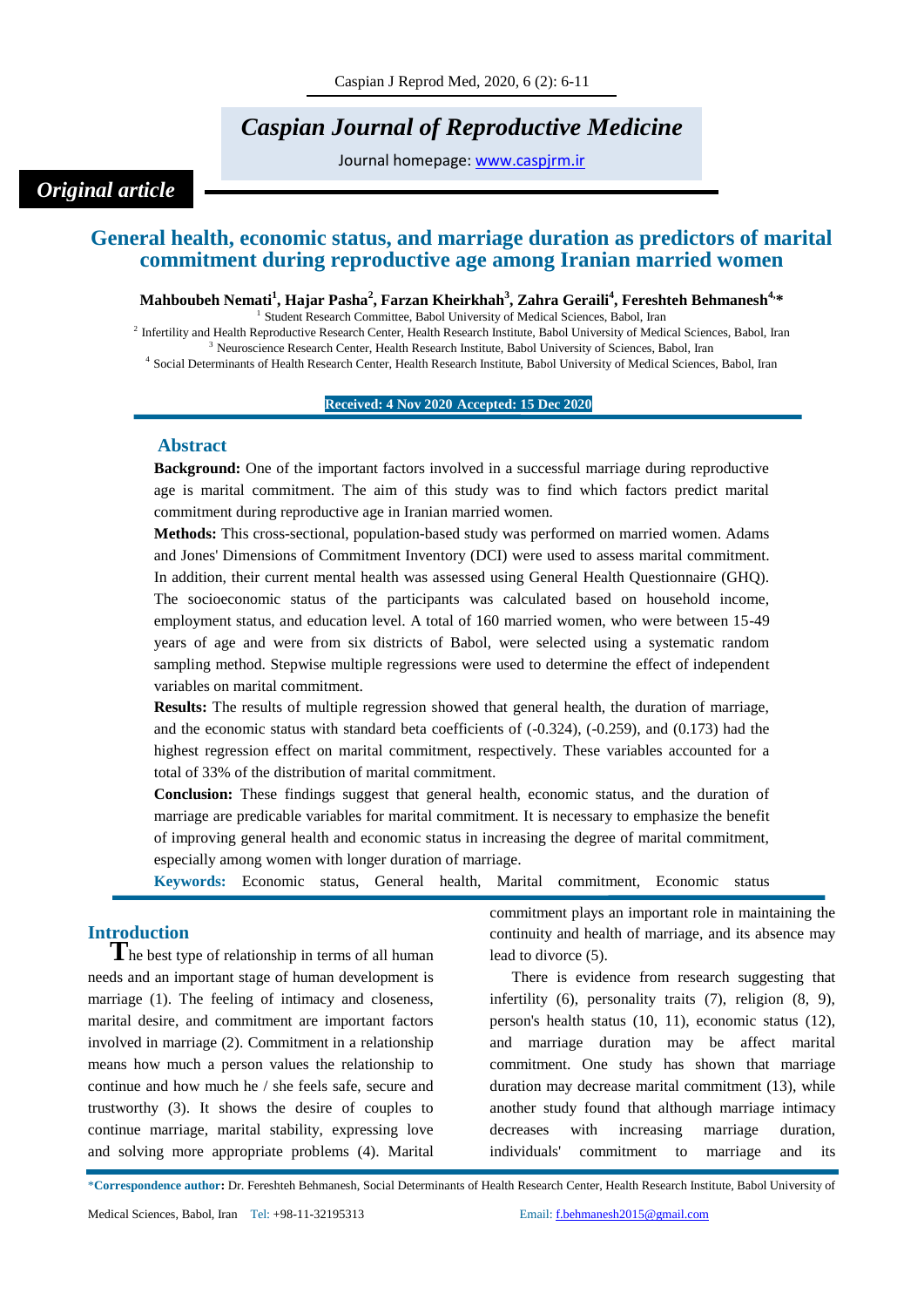

maintenance increases (14). The effect of some factors such as marriage duration, general health, and economic status is controversial.

In recent decades, we have faced an increasing trend in the rate of divorce in Iran. In 2004, the rate was one divorce for every 9.8 marriages, but in 2013, one divorce was registered for every 5.4 marriages (15). In a study investigating the factors leading to divorce, out of 10 factors, 85% of people considered non-commitment as the cause of divorce (16). In order to increase the level of commitment of the women, it is necessary to correctly understand the factors affecting its maintenance and stability. Therefore, the present study was conducted to find which factors predict marital commitment during reproductive age in Iranian married women.

#### **Materials & Methods**

This cross-sectional, population-based study performed on married women during reproductive age. The inclusion criteria for this study were: marriage, age (15-49), and mental health. The exclusion criteria were: known psychological problems and severe mental disability. A total of 160 married women, aged 15-49, were selected through a systematic random sampling method from six different districts of Babol. A written consent was obtained from each participant, and the participants were assured about the confidentiality of the information.

The statistical calculation of the sample size was done using PASS software. Based on the information obtained from 25 pilot samples (Average values:  $\mu$  1 = 51.17,  $\mu$  2 = 62.62,  $\mu$  3 = 54.8; Standard Deviation = 20.12; Power =  $80\%$ ; Error = 0.05), the total sample size was estimated to be 160.

The questionnaires used in this study were: demographic information questionnaires, Adams and Jones Marital Commitment Questionnaire (DCI), and General Health Questionnaire (GHQ).

The DCI comprises 44 questions designed by Adams and Jones in 1997 and has three sections: commitment to spouse or personal commitment, commitment to marriage or moral commitment, and a sense of commitment (forced or structural commitment). This questionnaire measures the degree of adherence of people to their spouse and marriage. The Adams and Jones Marital Commitment Questionnaire scores are based on a 5-point Likert scale, each of which scores as

follows: strongly disagree: 1, disagree: 2, no agree: 3, agree: 4 strongly agree: 5. A high score in this test indicates a high level of commitment of the couple (17). Shahsiah et al., (18) developed this questionnaire for Shahreza, a city in the central part of Iran. They demonstrated that the DCI was sufficiently reliable and valid for Iranians.

The 28-item GHQ was presented by Goldberg and Hiller, and its validity and reliability were assessed in 38 countries. Many studies reported that GHQ is both reliable and valid for assessing the general health of adults. Studies have shown that its reliability ranges between 0.78 and 0.95. It has 4 sub-scales and each scale has 7 questions. These scales include: the Anxiety Symptoms and Sleep Disorders Scale, the Social Functioning Scale, the Depression Symptoms Scale, and the Physical Symptoms Scale. Out of 28 items of the questionnaire, items 1 to 7 are related to the scale of physical symptoms. Cases 8 to 14 examine the symptoms of anxiety and sleep disorders, and cases 15 to 21 relate to the assessment of social functioning symptoms, and finally cases 22 to 28 assess the symptoms of depression. A score of 22 or higher indicates pathological symptoms (19).

The socioeconomic status of the participants was calculated based on household income, employment status, and education level. Then it was categorized into 4 social classes: weak, medium, good, very good.

#### **Statistical analysis**

The data were calculated through SPSS software version 22, and the demographic variables were analyzed using descriptive statistics. In the analysis of quantitative data, the normality of the data was initially examined using Kolmogorov-Smirnov test, which was confirmed by the parametric test of analysis of variance. Also, multiple linear regression was used by stepwise method to investigate the effect of independent variables on marital commitment.

#### **Results**

The data were obtained from 160 participants. More than 50% of the participants were over 30 years old. The marriage duration of 41.2% of the participants was over 25 years, and 34.4% of the participants reported having no children. The economic status of 54.5% of the participants was medium. The mean general health and marital commitment were  $25.5 \pm 9.8$  and  $162.4 \pm 1.5$ 25.2 respectively. The findings are shown in table 1.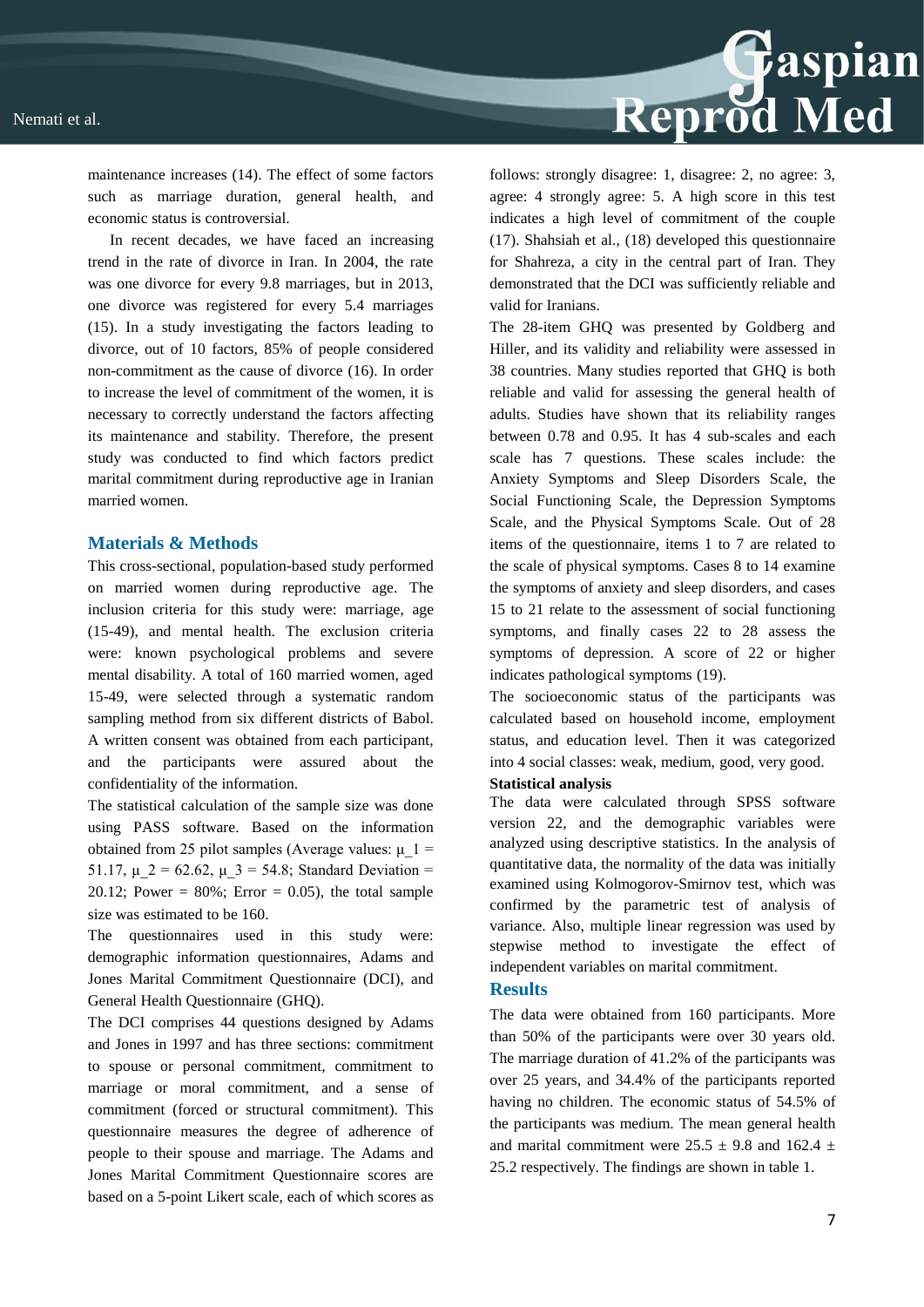#### Nemati et al.

**Table 2.** Final model (third model) regression of the effect of independent variables on the dependent variable (marital commitment)

| Variable             | Beta coefficient $(\beta)$ |                 | <b>Standard error</b> |          | p-value | 95% CI         |
|----------------------|----------------------------|-----------------|-----------------------|----------|---------|----------------|
|                      | Non-standard               | <b>Standard</b> |                       |          |         |                |
| Fixed coefficient    | 198.05                     | -               | 13.17                 | 15.035   | 0.000   | 172.03, 224.07 |
| General health       | $-0.83$                    | $-0.32$         | 0.18                  | $-4.516$ | 0.000   | $-1.19, 0.47$  |
| Duration of marriage | $-0.91$                    | $-0.26$         | 0.25                  | $-3.633$ | 0.000   | $-1.41, 0.42$  |
| Economic status      | 5.33                       | 0.17            | 2.21                  | 2.418    | 0.017   | 0.98, 9.70     |

Stepwise multiple linear regression was used to investigate the simultaneous effect of variables affecting marital commitment. Thus, the independent variables (demographic-social characteristics and general health), which were significant in the analysis of variance (age, education, economic status, duration of marriage, and general health) were entered into the multiple regression mode.

**Table 1.** Characteristics of married women of the subjects  $(n= 160)$ 

| <b>Variable</b>                  | f     | $\frac{0}{0}$ |
|----------------------------------|-------|---------------|
| Age (years)                      |       |               |
| $\leq 20$                        | 36    | 22.5          |
| $26 - 30$                        | 42    | 26.2          |
| > 30                             | 82    | 51.2          |
| <b>Education level</b>           |       |               |
| Diploma                          | 17    | 10.6          |
| High school                      | 46    | 28.8          |
| University                       | 97    | 60.6          |
| <b>Place of birth</b>            |       |               |
| City                             | 101   | 63.1          |
| Village                          | 59    | 36.9          |
| <b>Employment status</b>         |       |               |
| Unemployed                       | 81    | 50.6          |
| Working at home                  | 21    | 13.1          |
| Working outdoors                 | 58    | 36.2          |
| <b>Economic status</b>           |       |               |
| Weak                             | 19    | 11.9          |
| Medium                           | 85    | 53.1          |
| Good                             | 44    | 27.5          |
| very good                        | 12    | 7.5           |
| Marriage age (years)             |       |               |
| < 20                             | 56    | 35            |
| 20-25                            | 87    | 54.4          |
| > 25                             | 17    | 10.6          |
| <b>Marriage duration (years)</b> |       |               |
| < 5                              | 53    | 33.1          |
| $5-10$                           | 41    | 25.6          |
| >10                              | 66    | 41.2          |
| <b>Number of children</b>        |       |               |
| $\theta$                         | 55    | 34.4          |
| 1                                | 51    | 31.9          |
| >2                               | 54    | 33.8          |
| General health (mean SD)*        | 25.5  | 9.8           |
| Marital commitment (mean SD)**   | 162.4 | 25.2          |

\* Maximum score GHQ = 84; \*\* Maximum score DCI  $=220$ 

Finally, by removing the variables by stepwise method, age and education were excluded from the model and economic status, duration of marriage and general health remained in the model, which explained a total of 33% of the dispersion of marital commitment (P> 0.05).

Reprod Med

Table 2 shows the final regression model of the effect of independent variables on marital commitment. The results demonstrated that general health, duration of marriage and family economic status with standard beta coefficients (0.324), (-0.259) and (0.173) had the highest regression effect on marital commitment.

#### **Discussion**

The results indicated that people with a shorter duration of marriage, better economic status, and general health had a higher mean score of marital commitment. The results of Zare and Safiari's (20) study also showed a significant relationship between the duration of marriage with commitment and marital satisfaction. The findings of studies conducted by Wendorf et al. (21) and Juwita et al. (22) also showed that marital satisfaction of couples was inversely related to the duration of marriage. Thus, as marriage continues, satisfaction decreases. The results of these studies were consistent with that of the present study, demonstrating that with the increase in the duration of marriage, there is a decrease in the commitment of couples. According to Bachelor theory, couples face challenges at every stage of life. If they cannot take the right approach to meet these challenges, these issues will sometimes have a devastating effect on their relationship (20).

The results of studies on the relationship between marital status of couples with marital satisfaction and commitment are highly controversial as well as contradictory (23). Tayebinia's study (24), for instance, reports that paying attention to some economic criteria such as having a house at the beginning of marriage will not predict the marital satisfaction of the couple in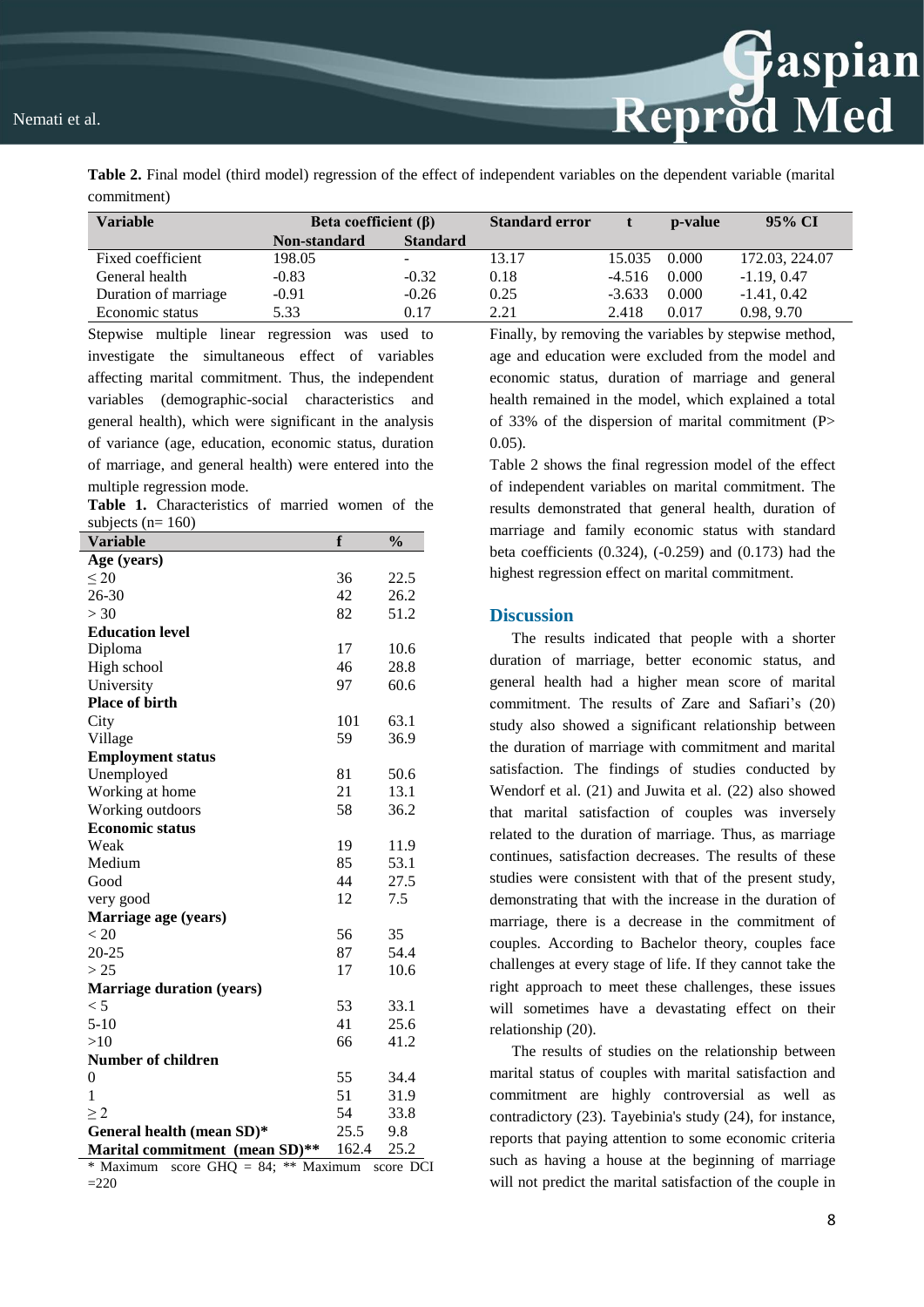

the future. In most other studies, however, there was a significant and positive relationship between economic status and the level of commitment and marital satisfaction (25-27). In the study by Yousefzadeh et al., it was reported that financial and economic status was one factor for marital satisfaction (28), which was in line with the results of the present study. It can be said that people with higher socio-economic status have more access to educational facilities such as marriage counseling, which in turn can be very effective in increasing people's awareness of marriage and family and resolving conflicts (25). On the other hand, economic pressure and constant worries about lack of money can reduce marital satisfaction, which can consequently reduce marital commitment (29, 30).

General health is another factor predicting marital satisfaction. In fact, a person's health status is a major factor in creating marital perception and also predicts the quality of life, satisfaction, and marital relationships (10, 11, 31). It is clear that general health problems are likely to affect their marriage and reduce the quality of their marriage (11). On the other hand, dissatisfaction and unhappy marriage are also significantly associated with the prevalence of emotional disorders among the general population. Satisfactory marriage, on the other hand, can promote the health of couples and prevent unpleasant life events as well as psychological problems (36).

The present study had some limitations. The participants were women from Babol only. These people are likely to be different from women in other cities in terms of physical characteristics, psychology, social and cultural conditions, behaviors, beliefs, attitudes, and lifestyles. Therefore, generalizing the results of this research should be done with caution. In addition, factors such as marital conflicts, job conflicts, and personality traits can influence marital commitment. There was, however, no control over these variables in this study, which is deemed as another limitation of this study.

#### **Conclusion**

Despite the limitations, the present study has important implications for future programs and subsequent research studies on married women. These findings suggest that general health, economic status, and marriage duration are predicable variables for marital commitment. It is highly imperative to emphasize the

benefit of improving the general health and economic status in increasing the degree of marital commitment, especially among women with longer duration of marriage. Therefore, the findings of the present study may be used as a basis for planning to strengthen the foundation of the family, especially among infertile couples, who may encounter decreased marital commitment.

#### **Acknowledgements**

We would like to appreciate the deputy of research and technology of Babol University of Medical Sciences for the financial support of this project. We are also grateful to women who participated in this study. This analytical study is part of a larger study entitled "Marital Commitment in Different Spouse Selection Patterns." After obtaining permission from the ethics committee of Babol University of Medical Sciences (IR.MUBABOL.HRI.REC.1398.233), the researchers referred to the selected health centers of Babol University of Medical Sciences for the implementation of this study.

#### **Conflicts of Interest**

The authors state that there is no conflict of interest.

#### **References**

- 1. Mahmoudiani S. Consanguineous marriage pattern and its predictors among migrant women in Tehran and Malard cities. Journal of Population Association of Iran (JPAI). 2019;14(27):155-183.
- 2. Farhadi A, Salehin S, Aghayan S, Keramat A, Talebi S. The effectiveness of reality therapy based on choice theory on marital intimacy and sexual satisfaction of newly married women. Avicenna J Nurs Midwifery care. 2020;28(2):83-92.
- 3. Ben-Ze'ev A. Is Self-Fulfillment Essential for Romantic Love? The self-other tension in romantic love. Revista de Filosofia Aurora. 2019;31(54).
- 4. Allendorf K, Ghimire DJ. Determinants of marital quality in an arranged marriage society. Soc Sci Res. 2013;42(1):59-70.
- 5. Mohammadi B, Soleymani A. Early maladaptive schemas and marital satisfaction as predictors of marital commitment. International Journal of Behavioral Sciences (IJBS). 2017;11(1):16-22.
- 6. Shahhossiani Tajik S, Sayadi M, Taheri N. Marital Commitment and Relationship Quality in Fertile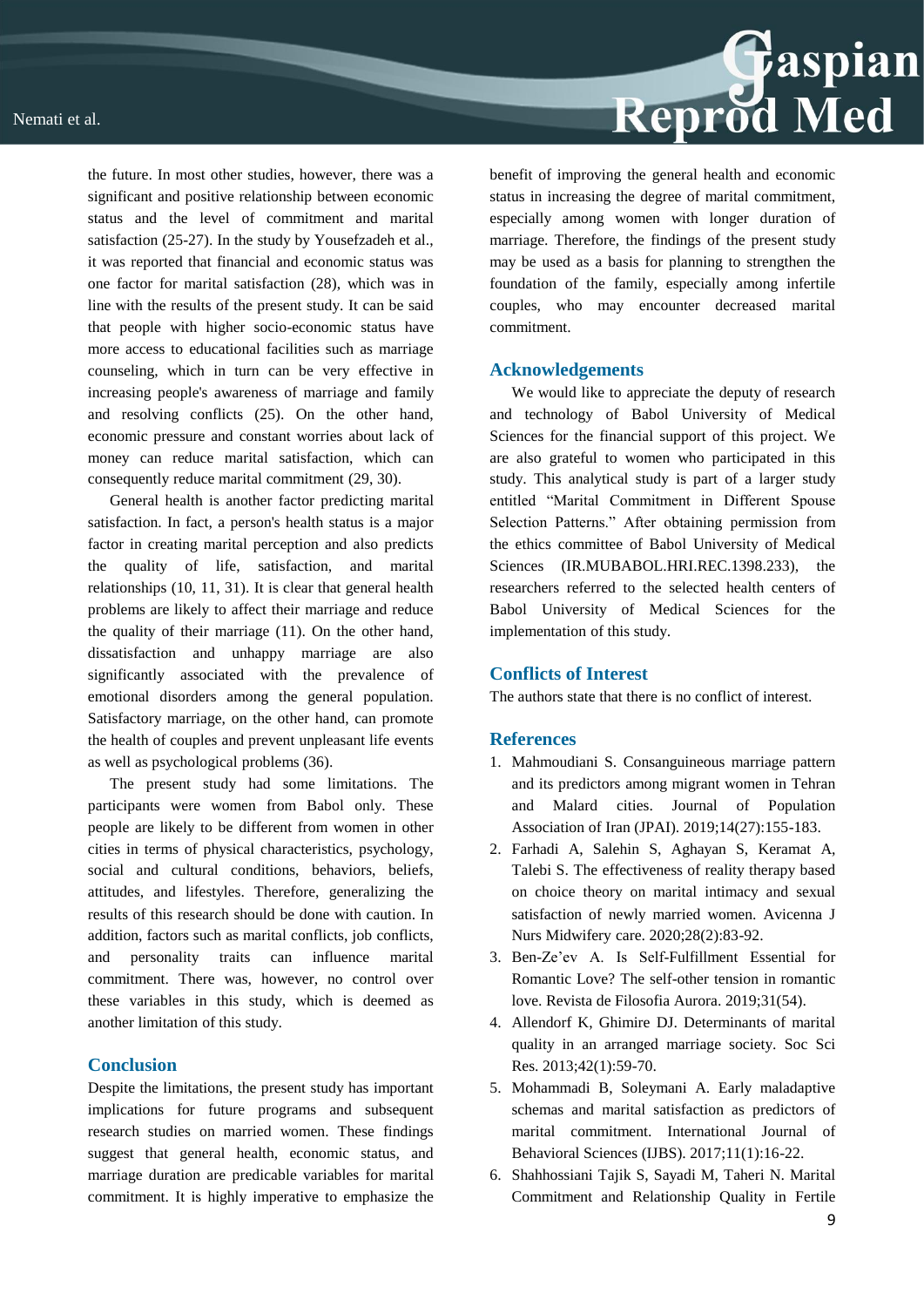Couples and In-fertile. Horizon Med Sci. 2019;25(3):184-197.

- 7. Amani R, Majzoobi MR, Hadian H K. Comparing the big-five personality traits of Iranian women in the midst of divorce and women in the normal state of marriage, as predictors of divorce. J Divorce Remarriage. 2019;60(1):1-11.
- 8. Afroz S. The rise of divorce in bangladesh: A review in the change of marriage dynamics. Soc Sci. 2019;8:261-269.
- 9. Ramzan S, Akhtar S, Ahmad S, Zafar MU, Yousaf H. Divorce status and its major reasons in Pakistan. Sociology & Anthropology. 2018;6(4):386-391.
- 10. Azimian J, Piran P, Jahanihashemi H, Dehghankar L. Investigation of marital satisfaction and its relationship with job stress and general health of nurses in Qazvin, Iran. Electron Physician. 2017;9(4):4231.
- 11. Taghani R, Ashrafizaveh A, Soodkhori MG, Azmoude E, Tatari M. Marital satisfaction and its associated factors at reproductive age women referred to health centers. J Educ Health Promot. 2019;8.
- 12. Sandström G, Stanfors M. Growing more equal and growing apart?: Socioeconomic status and the rise of divorce in Sweden. 2020.
- 13. Abe S, Oshio A. Does marital duration moderate (Dis) similarity effects of personality on marital satisfaction? Sage Open. 2018;8(2): 2158244018784985.
- 14. Koraei A, Mehr RK, Sodani M, Aslani K. Identification of the factors contributing to satisfying stable marriages in women. J Fam Couns Psychother. 2017;6:129-164.
- 15. Zarifi M, Zarei E, Najarpourian S. Predicting marital commitment based on emotional intelligence and attachment styles mediated by interpersonal processing. journal of policing& social studies of women & family (pssw). 2020;8(2):523-545.
- 16. Ghezelsefloo M, Jazayeri R, Bahrami F, Mohammadi R. Relationship between original family health and self-compassion with marital commitment. J Maz Univ Med Sci. 2016;26(139):137-148.
- 17. Adams JM, Jones WH. The conceptualization of marital commitment: An integrative analysis. J Pers Soc Psychol. 1997;72(5):1177.

18. Vahedi S. On the relationship between sexual satisfaction and marital commitment among couples in Shahreza City, Central part of Iran. Journal of Fundamentals of Mental Health (JFMH). 2009;11(43):232-223.

Reprod Med

- 19.Jackson C. The General Health Questionnaire. Occupational Medicine. 2007;57(1):79-.
- 20. Zare B, Jafarabad S. The study of marital satisfaction and its determinants on married women and men in Tehran city. Women's Studies Sociological and Psychological (JWSPS). 2015;13(1):111-140.
- 21. Wendorf CA, Lucas T, Imamoğlu EO, Weisfeld CC, Weisfeld GE. Marital satisfaction across three cultures: Does the number of children have an impact after accounting for other marital demographics? J Cross Cult Psychol. 2011;42(3):340-354.
- 22. Acevedo BP, Poulin MJ, Collins NL, Brown LL. After the Honeymoon: Neural and Genetic Correlates of Romantic Love in Newlywed Marriages. Frontiers in psychology. 2020;11:634. 23. Kowal M, Groyecka-Bernard A, Kochan-Wójcik M, Sorokowski P. When and how does the number of children affect marital satisfaction? An international survey. PLoS One. 2021;16(4):e0249516.
- 24. Tayebinia M. Analyzing the tendency of young people towards marriage and identifying its obstacles and problems. Sociol stud youth 2015;6(16):63-86.
- 25. Zaheri F, Dolatian M, Shariati M, Simbar M, Ebadi A, Azghadi SBH. Effective factors in marital satisfaction in perspective of Iranian women and men: A systematic review. Electron Physician. 2016;8(12):3369.
- 26. Nadolu D, Runcan R, Bahnaru A. Sociological dimensions of marital satisfaction in Romania. PLoS One. 2020;15(8):e0237923.
- 27. Sorokowski P, Randall AK, Groyecka A, Frackowiak T, Cantarero K, Hilpert P, et al. Marital Satisfaction, Sex, Age, Marriage Duration, Religion, Number of Children, Economic Status, Education, and Collectivistic Values: Data from 33 Countries. Frontiers in psychology. 2017;8:1199.
- 28. Yousefzadeh S, Nameni F, Golmakani N, Najaf Najafi M, Ebrahimi M, Modarres Gharavi M. Investigating the effects of sex education based on